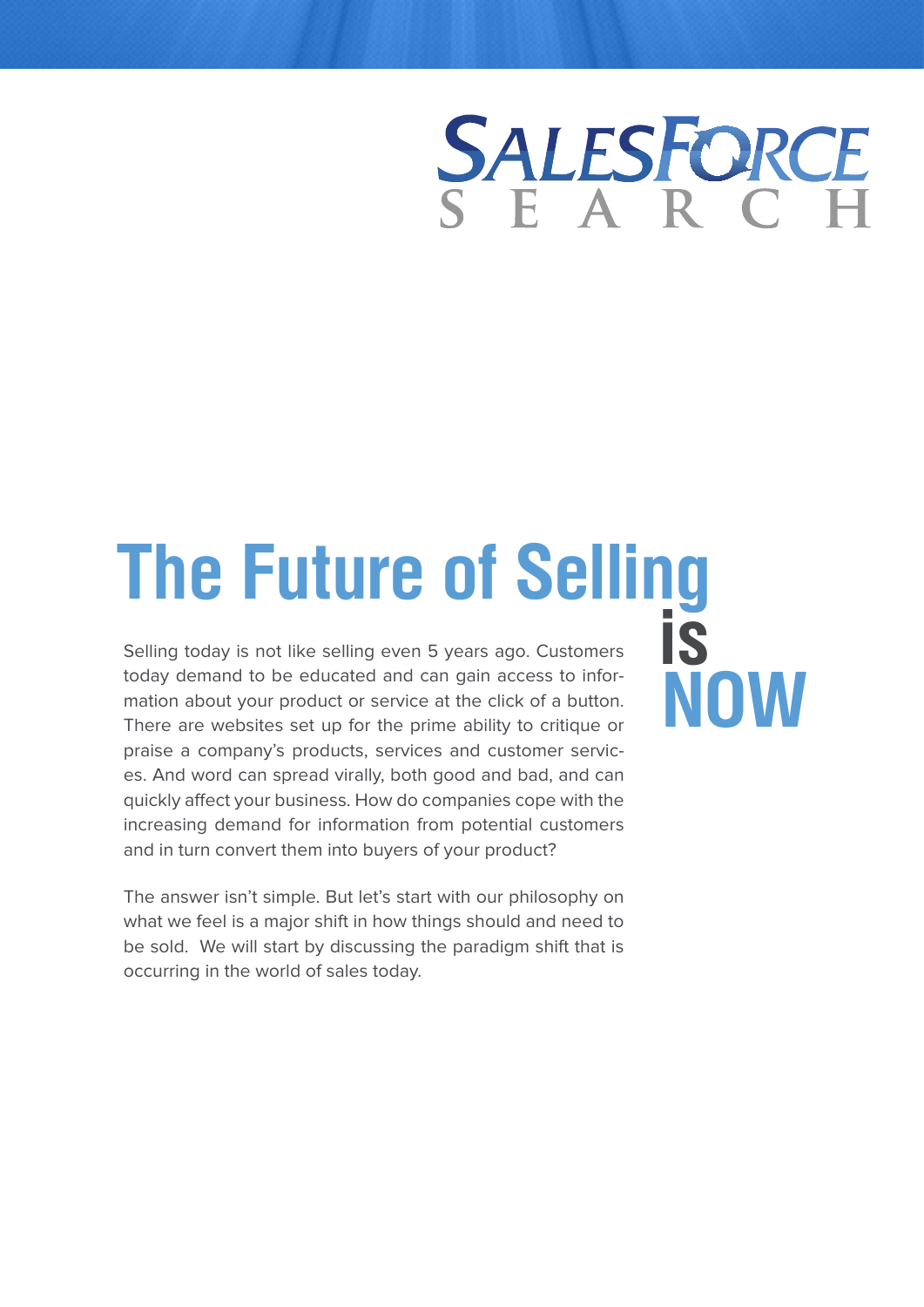

### **THE SELLING PARADIGM SHIFT**

**Prospects are emphatically saying "I'll tell you when I'm ready to be sold to".**

### **IMPACT ON SALES & MARKETING**

Selling has experienced a paradigm shift driven by a fundamental change in customer buying behavior. Control of the selling process has shifted from the seller to the buyer with profound implications for marketing and sales. Consumers follow companies on Twitter, decide what they 'Like' on Facebook and look to other credible sources such as Blogs about whom and what they should be listening to. Customers engage sales people armed with loads of information about the company, product or service and even information about the sales rep (via LinkedIn), before they even pick up the phone! Prospects are emphatically saying "I'll tell you when I'm ready to be sold to". Now the first stage of the relationship is forged on facilitation of education and enabling the prospect's more aggressive purchasing process. Prospects look to more benevolent objective third party sources in their purchasing due diligence. This has profound implications for companies as, now more than ever, understanding your differential competitive advantage and articulating your value proposition has never been so important.

As a result of these two profound changes, companies must change the way they look at marketing and sales. The delineations between marketing and sales have not just been blurred but obliterated. Rather than being responsible for generating leads and handing them off to sales for conversion, sales and marketing are interrelated and inseparable throughout the entire process. The two are now completely intertwined. This is leading to a new world sales and marketing "agency" that manages throughout the entire marketing and sales cycle including repeat business and customer satisfaction.

The key to success in this new era comes down to being able to reach people with your message and giving them the authority to declare when they are ready to buy. This is a massive shift in the world of selling. By nature, sales people are not patient and are used to controlling the pace and path of the selling process. Yet this is the behavior change necessary to be successful in the new world of selling.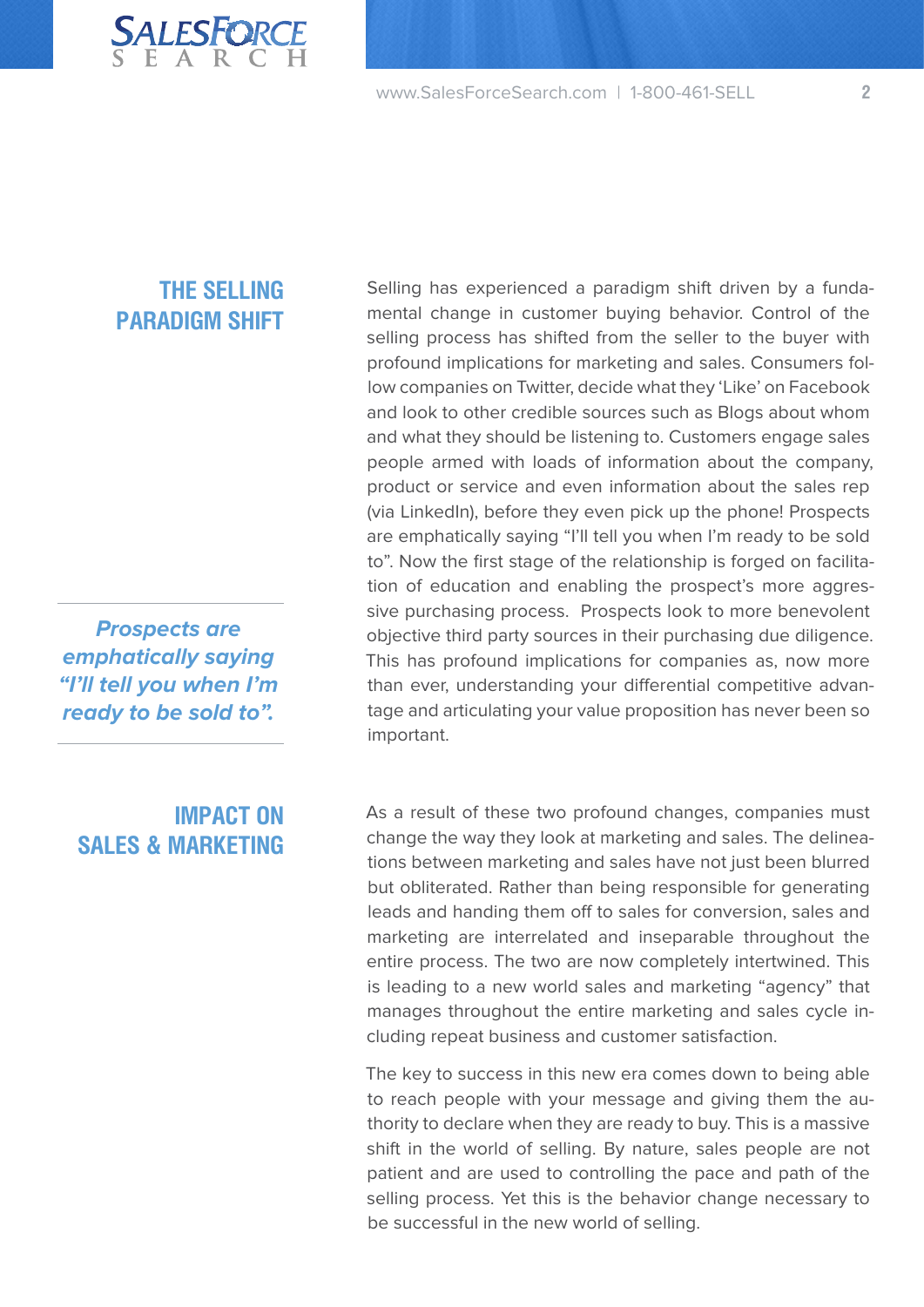

Think about this for a minute. If you were buying a new car 20 years ago, what would the process look like? ▼



First, you would locate a few dealerships probably from the yellow pages.



You would then, go to the dealerships in your area and tell a sales person you were interested in buying a car.



You would find a model and color you like and take a test drive.



You would then negotiate a price and drive it off the lot.

The interaction with the sales person and the dealership started when you walked in the showroom.

Now let's take a look at that same process today.  $\bullet$ 

- ► You would go to Google and search for the Toyota, Ford or Mercedes etc...
- ▶ You then would do research on the make and model, color and even custom build the car online
- ▶ You would probably search for pricing from multiple dealerships within the State or Province in which you live.
- ▶ You would go to social media sites to get reviews on the different manufacturers and models and hear customer comments about their experience with the car
- ► You would read blogs from credible sources discussing the pros and cons of each model.
- ▶ You would take a virtual test drive of the car.
- ► You would like investigate the service provided by the car dealers in your area and choose the top ones to visit.
- ► You would then go to a dealership armed with all of this information about exactly what model, color, options and price you are willing to pay.

### **THE SALES PERSON HAS LOST THE AUTHORITY TO SELL UNTIL THE CUSTOMER HAS ALL THE BASE INFORMATION THEY NEED TO HELP THEM MAKE A BUYING DECISION.**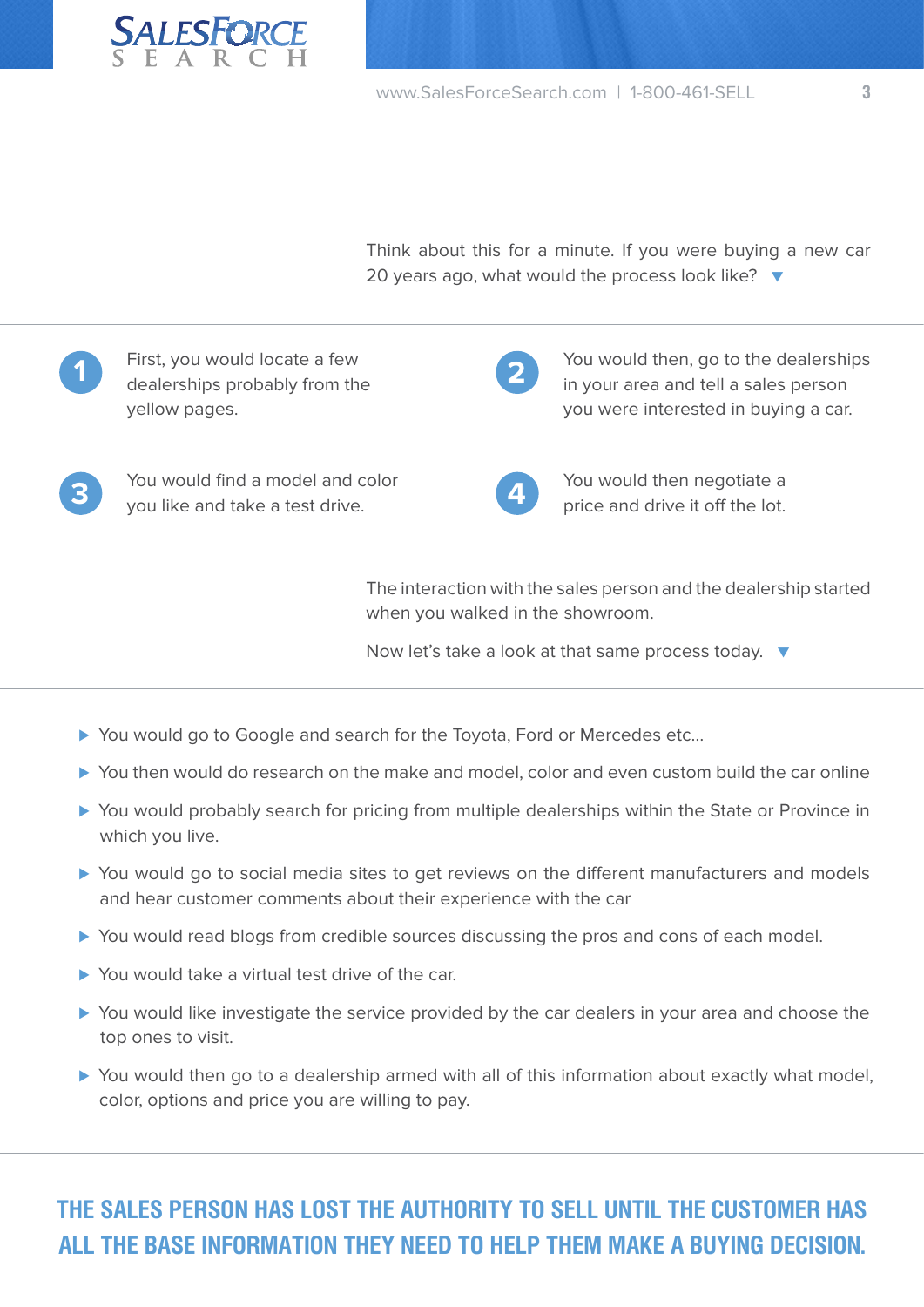

Now let's look at a Business to Business situation and how a company would find a solution in today's environment. ▼

**An operations manager is looking to buy a project management software solution to help better manage internal projects.**

- ▶ She would go to Google and type, "project management software"
- ► She then would visit the websites that show up at the top of the search rankings and perhaps click on some paid ads
- ▶ The next step would be understanding how each software works by going through some videos or requesting a demo of the software
- ► She would review and compare the pricing structure for each solution
- ▶ She would go to social media sites to get reviews on the different providers and their service levels
- ► She would read blogs from credible sources discussing the pros and cons of each software solution
- ► After narrowing down the top 2 or 3, she would call the company to ask any last questions about the software
- ▶ You would then make your decision about which one to buy

**HOW MUCH OF THIS INTERACTION IS DONE WITH A SALES PERSON?**

### **THE LAST 3 AND HALF FEET.**

**THE ROLE OF THE SALES PERSON IS TO FURTHER INFORM, EDUCATE AND CONFIRM THE SOLUTION IS BEST FOR THE CUSTOMER.**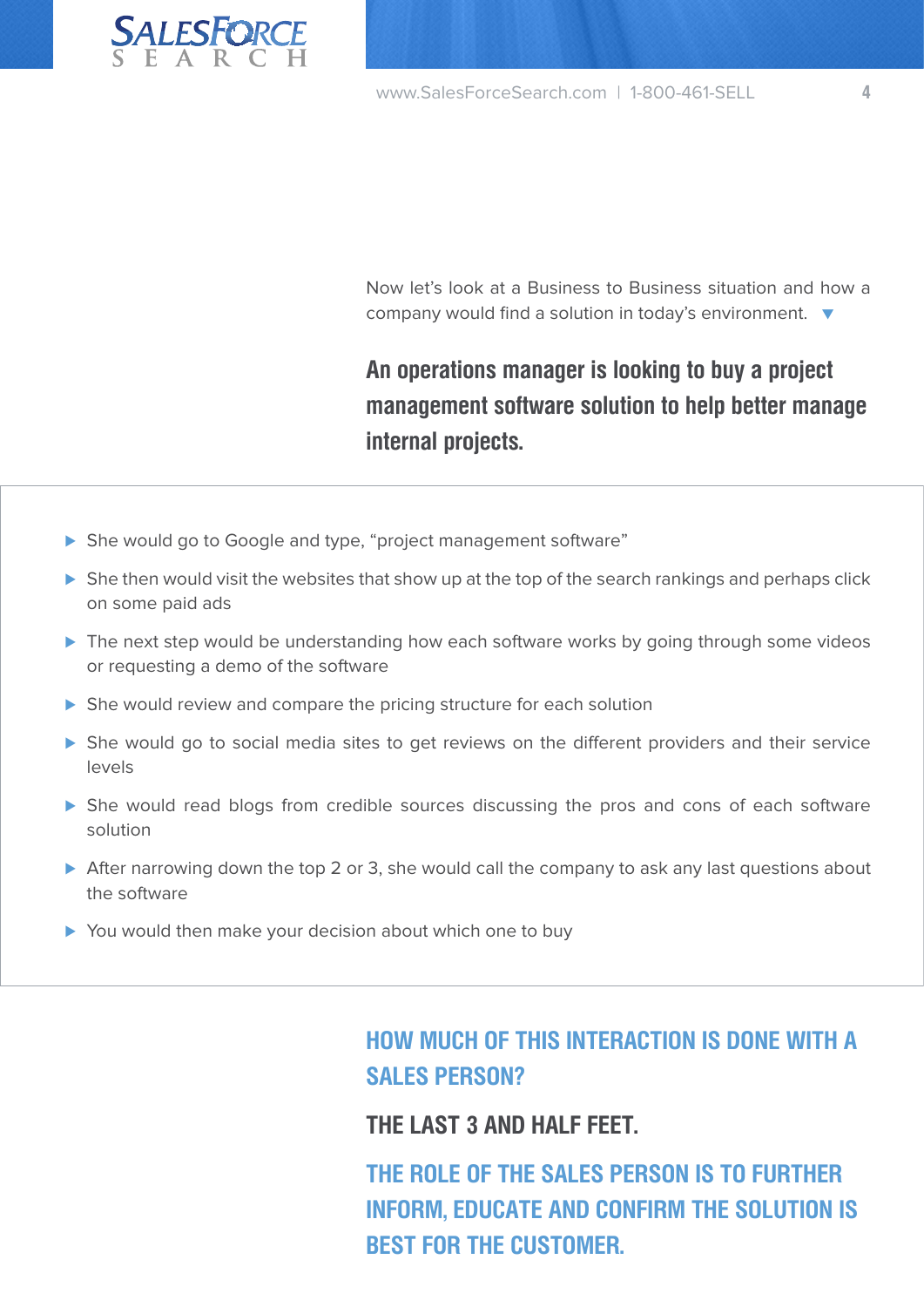

**40 YEARS AGO**, people would sit around their television or radio and watch and listen to messages being broadcast. Growing up in the 60's, 70's and even 80's; if you watched TV you had very little control over what messages were being broadcast. In order to avoid interruptions, you would physically have to get up to change the channel. That meant getting up off the couch and manually changing the channel.

> This is why so many of us growing up during this period have fond memories of great branding and marketing initiatives. Where's the Beef, We Bring Good Things to Life, "Hey, Mikey Likes it". I bet anyone growing up in this era could easily associate the above catch phrases with the companies they represent. (For the younger generation: Wendy's, GE & Life Cereal). Marketers and brand managers had captive audiences. Media controlled what content was produced and consumed and the public had little or no influence as to what messages they saw. You got your news from Tom Brokaw or Peter Jennings at 6pm or 11pm. That's it. If you wanted to watch the news at any other time, you were out of luck. Getting home late and wanting to watch your show that was on an hour ago? Good luck, wait for the re-run next year.

and try telling a teenager that the only time they could watch their favorite TV show was at 7pm. They would likely laugh and tell you they are going to watch it at 8:47pm on their laptop in their room. Think of a slogan or catch phrase that you can remember from the last 12 months. It is unlikely one will be recalled quickly. The reason is because consumers are in control of media consumption. With the advent of the internet, social media site, PVR's and Direct TV, people control what they want to see, in the medium they want to see it and when they want to see it. Laptops, Smart phones, desktop computers, television, radio are all ways we consume content today. We don't like interruptions so we skip over commercials and fast forward shows or videos to the part we want to hear. **FAST FORWARD TO 2011** 

**THE PEOPLE ARE IN CONTROL.** That's why in 2006, Time Magazine named, 'You', the Person of the Year. We are controlling what content gets spread and what doesn't. We control what we feel is important and pass it along to others to vote. Being liked by us is critical to the success of companies in the age.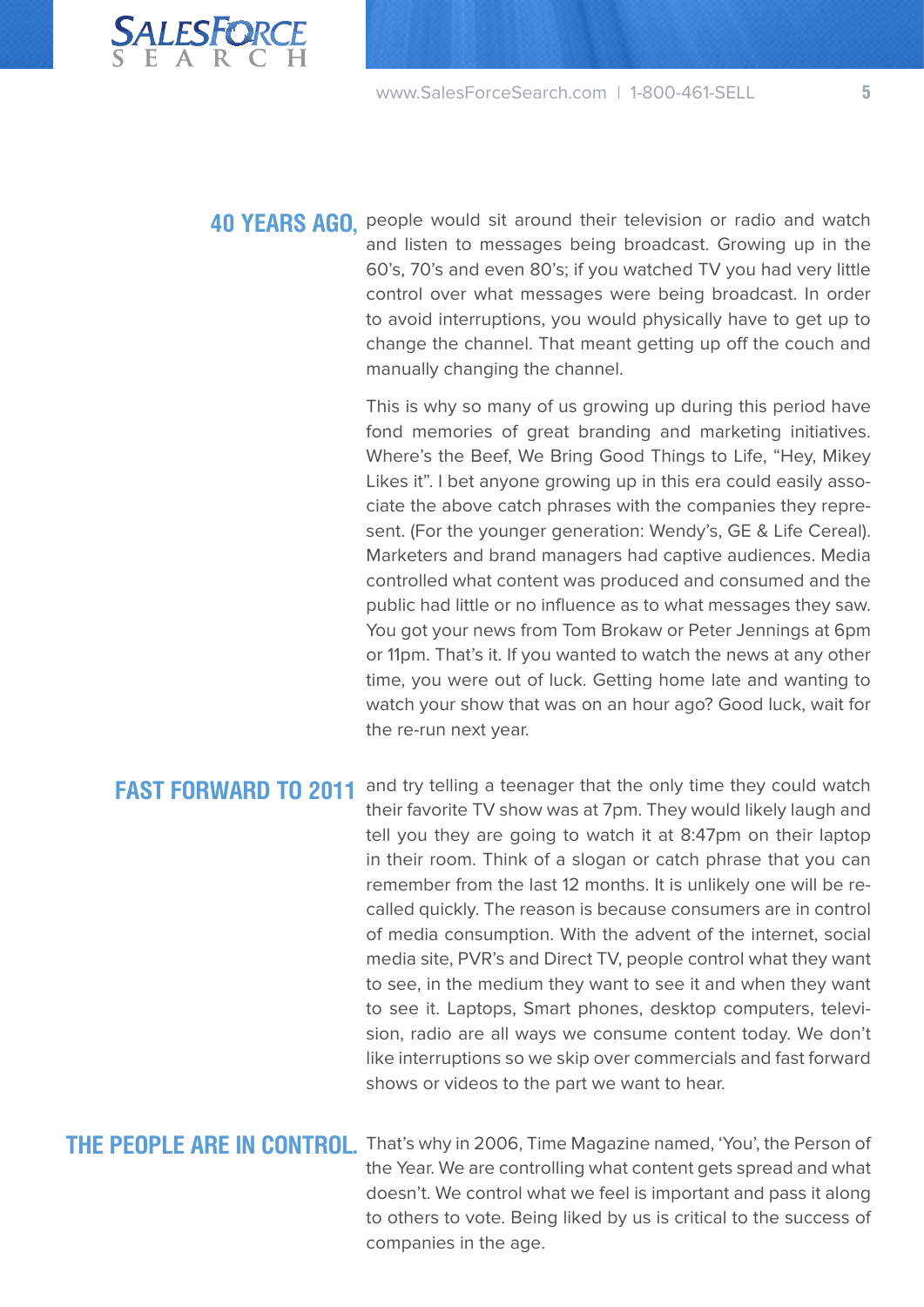

### **GAINING AUTHORITY IN THE DIGITAL AGE**

So how do brands gain authority in the age of digital overload, then? Seeing as consumers hold the keys, it is important for companies to understand how we view Media today. Media today comes in three distinct formats that we perceive as one. In order to gain the credibility and trust of communities, companies need to understand how we interpret media: ▼

### **PAID MEDIA**

Companies use paid media to leverage a particular channel or community. In a world that is wired to the internet at all times, this form of media allows companies to immediately broadcast messages, control who sees it and allows the ability to scale and contract on demand. It is one way that small and medium sized businesses have been able to level the playing field when competing against large companies with large marketing budgets. For a few hundred dollars a month, companies can reach the same number of people as a large scale marketing effort. In addition, they can target a certain community to ensure a higher conversion rate and better ROI.

- **OWNED MEDIA** Owned media is a media channel that a publisher owns, such as a business website, social media account, or a YouTube channel. Typically, owned media means that the owner can publish virtually whatever type of content on the channel they choose. In today's environment, the credibility of owned media has declined as it is seen as a medium that has a vested interest in what's being broadcast.
- **EARNED MEDIA** This is an old PR term that essentially means getting your brand into free media rather than having to pay for it through advertising. However, the term earned media has evolved into the transparent and permanent word-of-mouth that is being created through social media. Companies need to learn how to follow, understand and react to both the good and the bad in order to build their online reputation and in turn, credibility.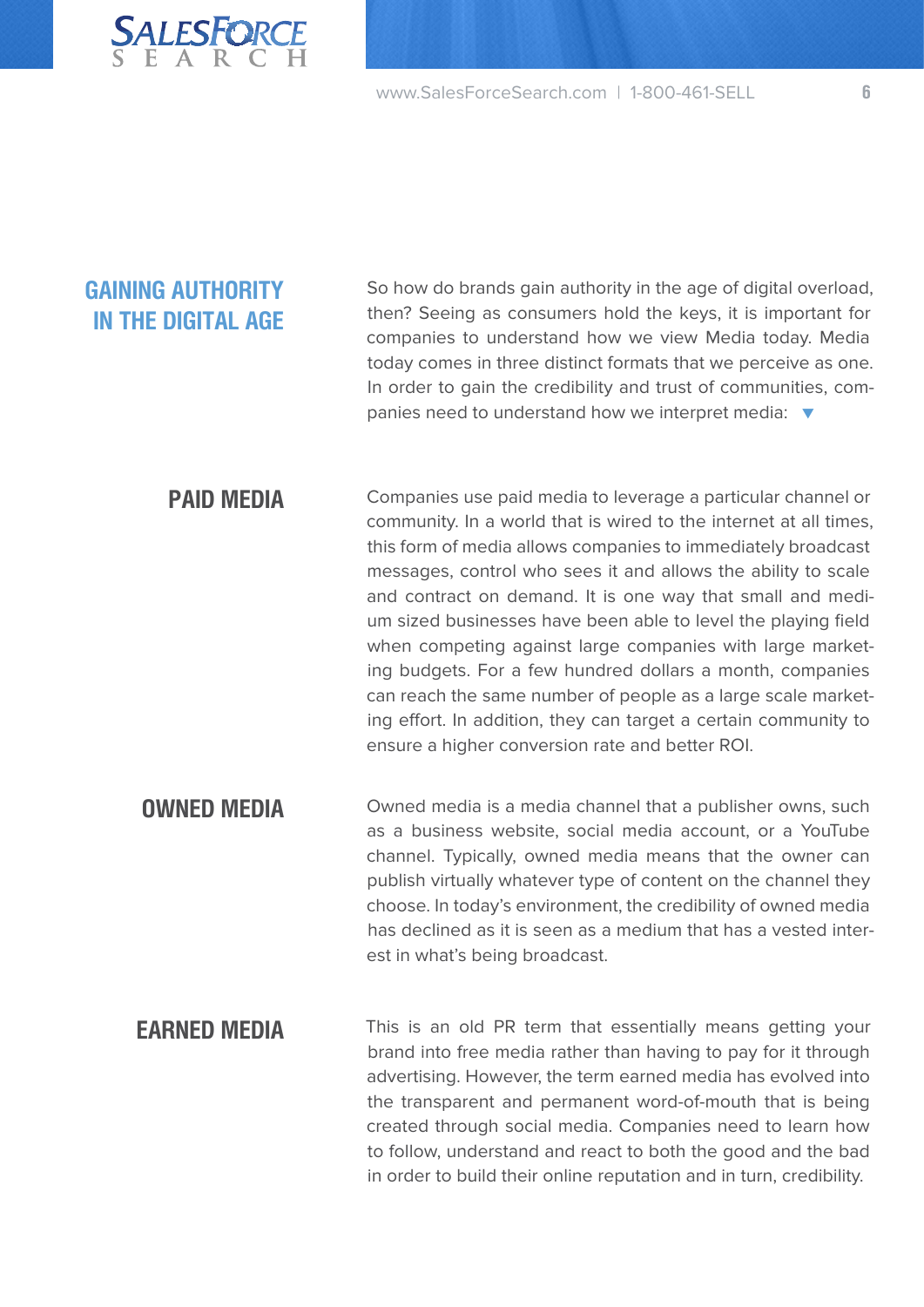

### **FROM BROADCAST TO LIKECAST**

The key insight is that consumers see these media channels as one, not as three distinct areas. As a result, the opportunity for businesses is to broadcast new ideas across the 3 areas in order to gain awareness, credibility and be seen as a trusted source of information. ▼



To drill down further, today individuals live, work and play in communities. Communities could be online forums, industry group or membership in an association. Inside these communities, people look to trusted sources for information to help them make decisions. The individual will choose which media and which outlets they trust. Trust comes from trusting the message. Not the message that is broadcast but ultimately the message that comes from all 3 forms of media that have been validated by various sources and therefore it is deemed credible. This is why people are 10 times more likely to buy your product or service if they were directed to your website via social media.

(Marketing Magazine: [http://www.marketingmagazine.co.uk/](http://www.marketingmagazine.co.uk/news/1012746/Social-media-helps-drive-purchases/) [news/1012746/Social-media-helps-drive-purchases/](http://www.marketingmagazine.co.uk/news/1012746/Social-media-helps-drive-purchases/) )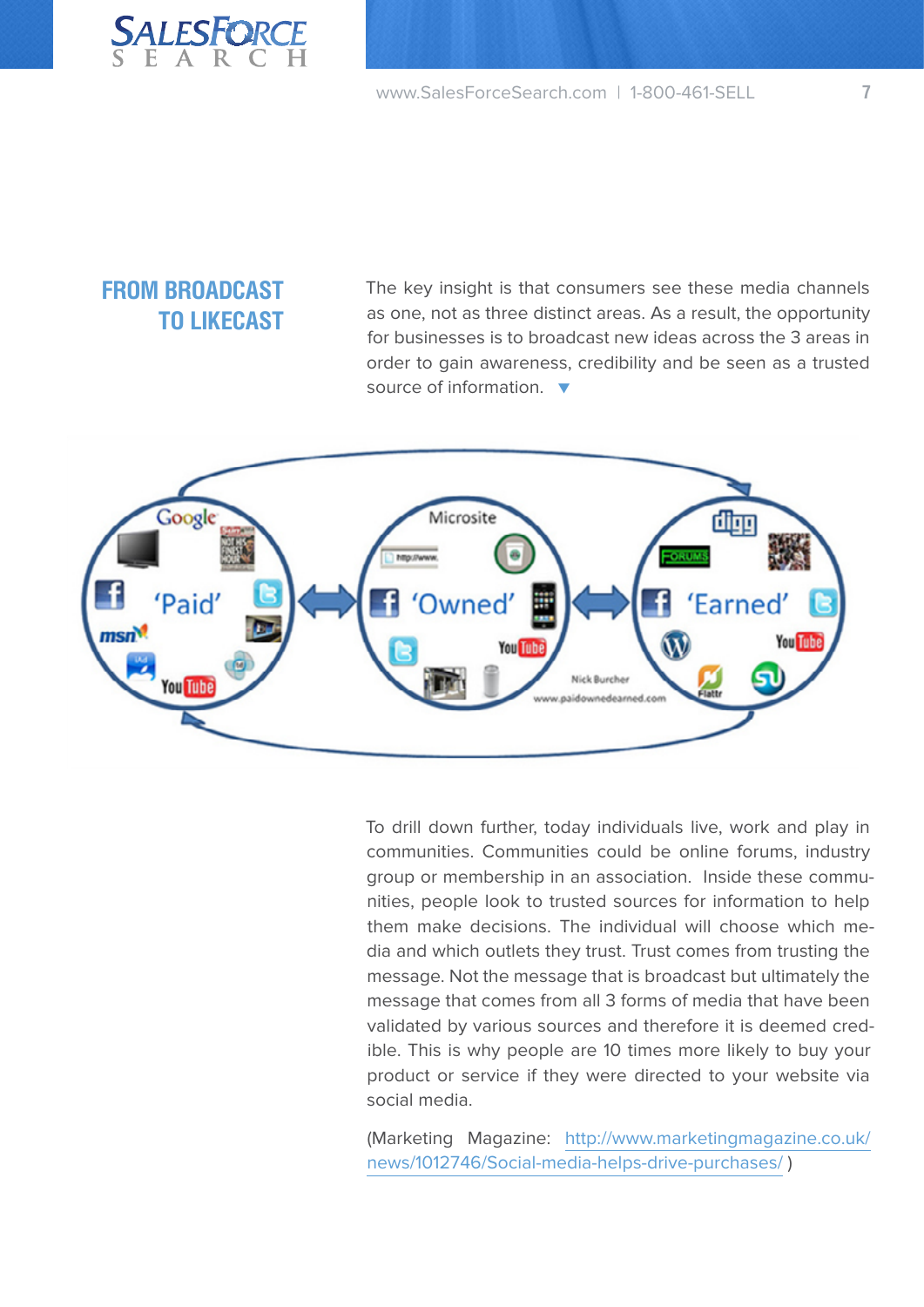

So how do companies ensure that their message is being propagated throughout the 3 areas? ▼

## **1. BECOME AN EXPERT IN YOUR FIELD**

- **2. COLLECT AND ANALYZE DATA FROM ALL SOURCES**
- **3. PUBLISH GOOD CONTENT THAT PROVIDES PROSPECTS THE INFORMATION THEY NEED TO BE ENGAGED IN A DIALOGUE WITH YOU.**
- **4. BE A THOUGHT LEADER – ASK QUESTIONS, AND ANSWER QUESTIONS**

### **5. BUILD COMMUNITIES OF FOLLOWERS WHO WILL CHAMPION YOUR PRODUCT OR SERVICE**

Ultimately companies are recognizing that they are not controlling but facilitating the education and consumption of content and sales messaging. Branding has gone from being the promise of what you can deliver to the expectation that you can.

Most companies will have difficulty transitioning to this new way of buying behavior because they are stuck in the old way approaching sales and marketing. They use traditional programs and traditional methods of attracting and converting customers. These efforts are labor intensive and the cost of acquisition is high making the return not worth the investment.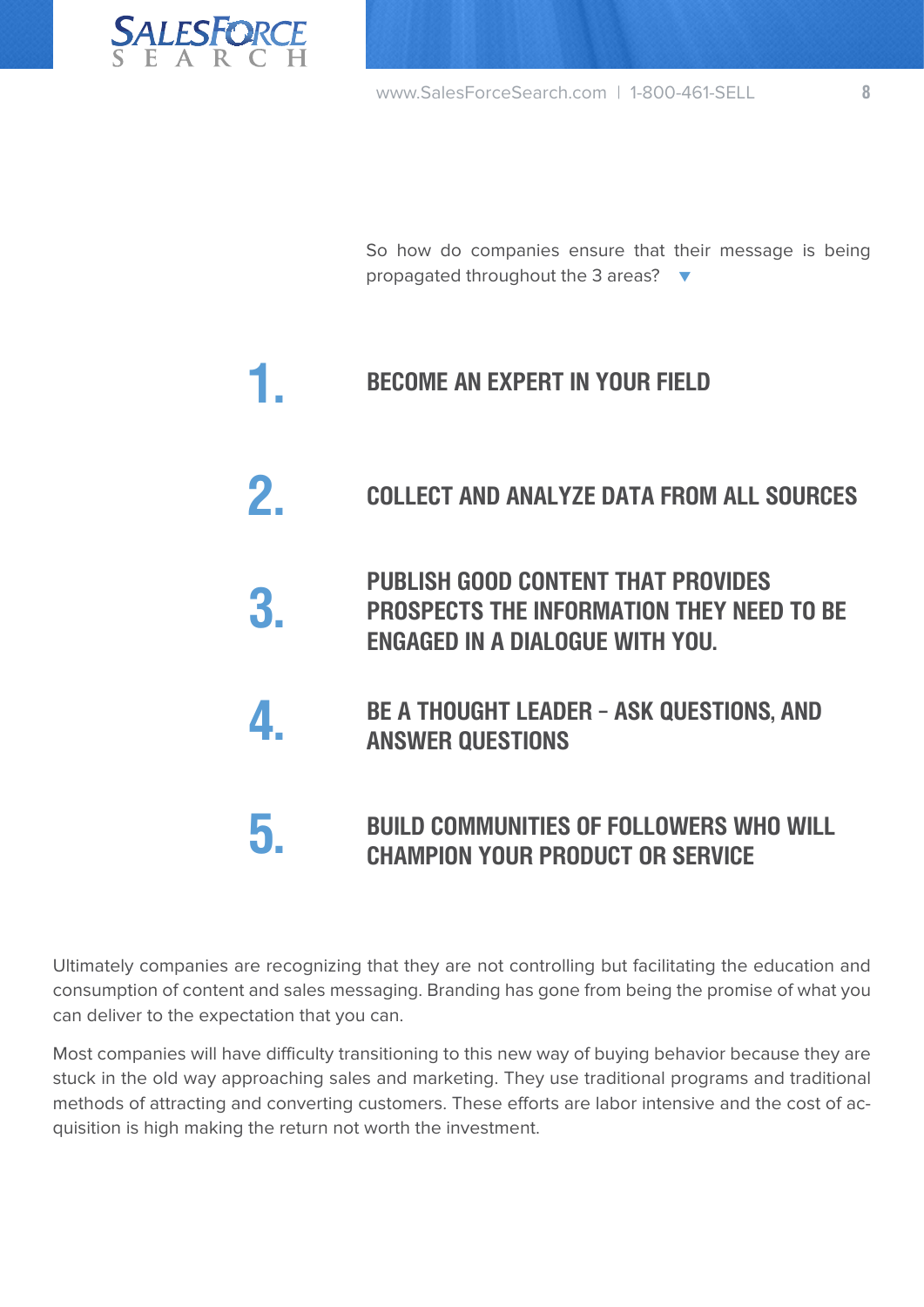

### **SO WHAT ABOUT SALES PEOPLE?**

By now you are probably thinking that sales people will be replaced by this virtual sales program and all selling will be done via computers. That is not the case. Sales people now need to provide the bridge between the virtual world and the real world by providing the answers to lingering questions to close sales. We call this **the last 3 and half feet**. There is still a need for human dialogue; the only difference is the timing of when that dialogue occurs. In the past, awareness of a new product or service may have come from a cold call or an ad campaign. From there, the sales would be moved along by a sales person engaging in dialogue with the prospect.

**OLD MODEL** The old model of selling relies on sales people trying to find prospects who may be in need of their product or service. Their first job is to create the awareness and manually move the prospect along in the pipeline and hopefully they become a client. Managing this process becomes very capital and labour intensive. The old model of selling involves more sales people and more time which makes it tougher for small companies to compete against larger organizations. Big companies can afford to invest in more man power to increase sales whereas small firms cannot make the same investment. Their cost of acquisition becomes too high which drives down their ROI. In the new model, the playing field is leveled and in some cases, the advantage lies with small and medium sized businesses. **Cold Call**

**Information Sent**

**Follow Up** 

**Call Presentation Presentation Presentation** 

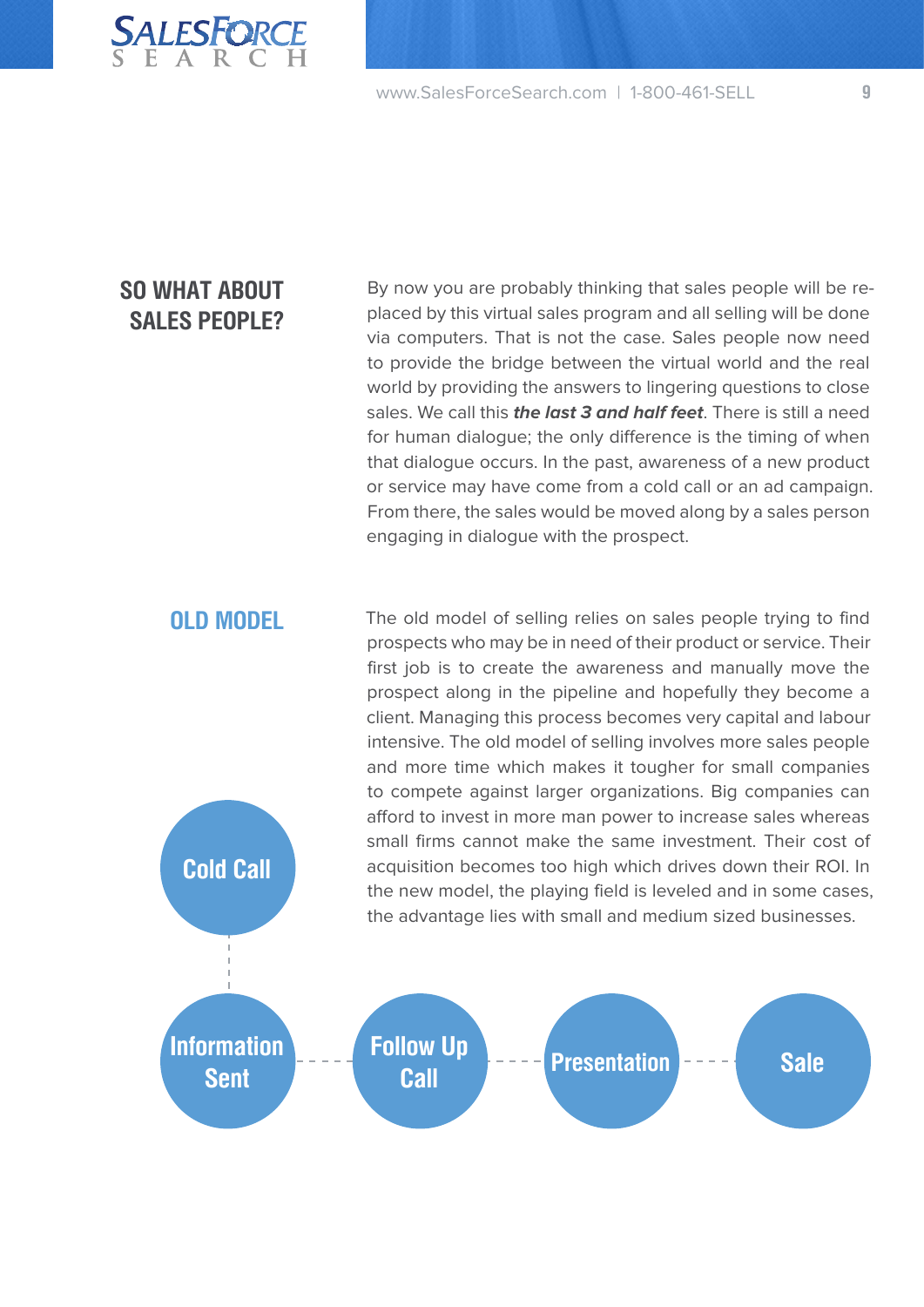

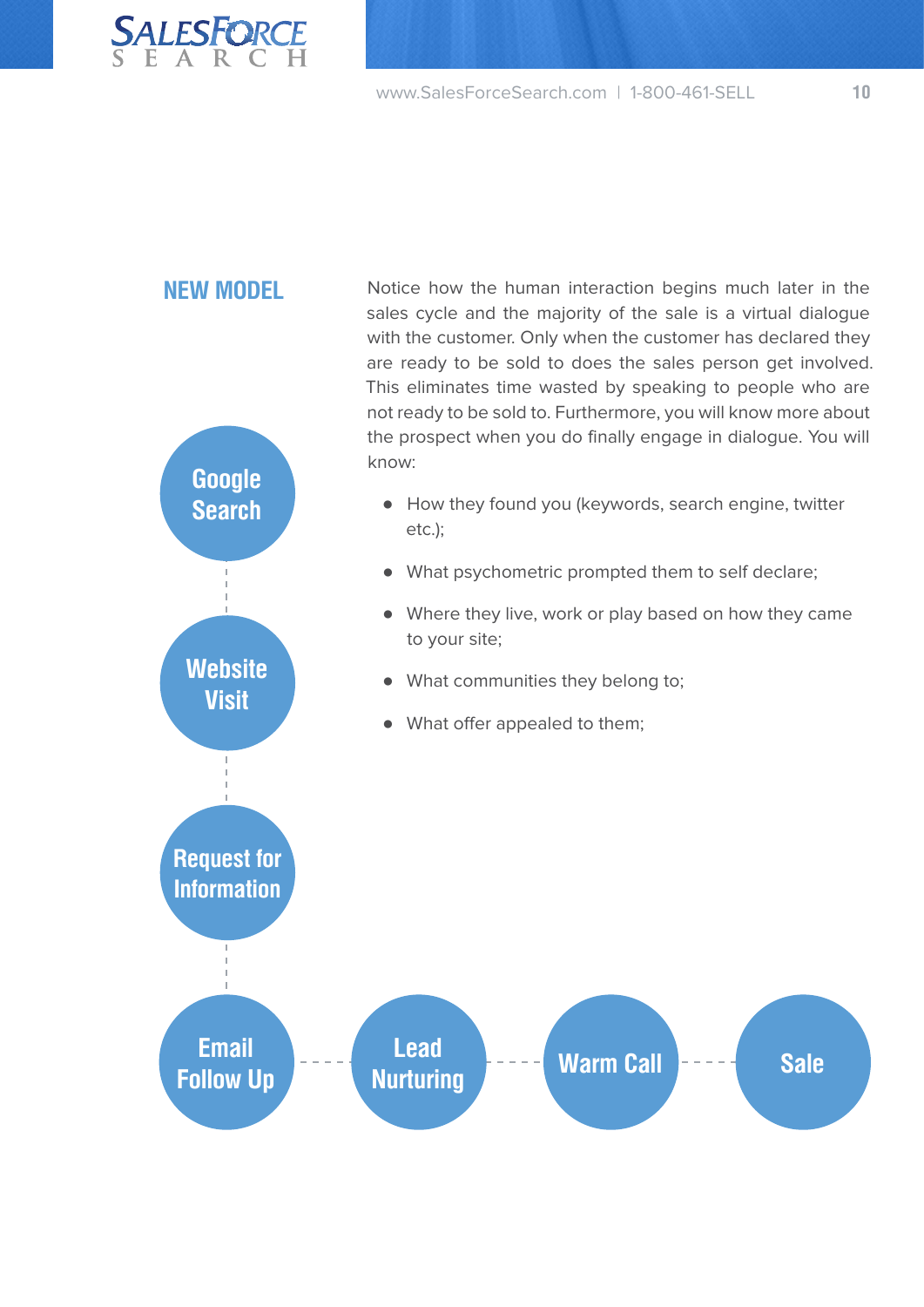

### **DRIVE DOWN THE COST OF ACQUISITION**

Data becomes the key driver of your business and it is collected automatically rather than hoping a sales person takes the time to populate everything into a CRM. Using this data, a sales person is much better prepared to answer questions and handle objections ultimately leading to higher conversion rates.

The main difference between the old and new models is the customer controls the timing in this new environment. In the past, the sales person was the one attempting to control the timing of a purchase. This is the last 3 and a half feet. Studies have shown that 85% of customer acquisition and retention is driven by the interaction of the last 3 and a half feet.

The new approach calls for a multi-pronged, integrated sales and marketing platform designed to drive down the cost of acquisition and focus the efforts of the sales people on qualified, interested prospects that have declared their interest in buying now.

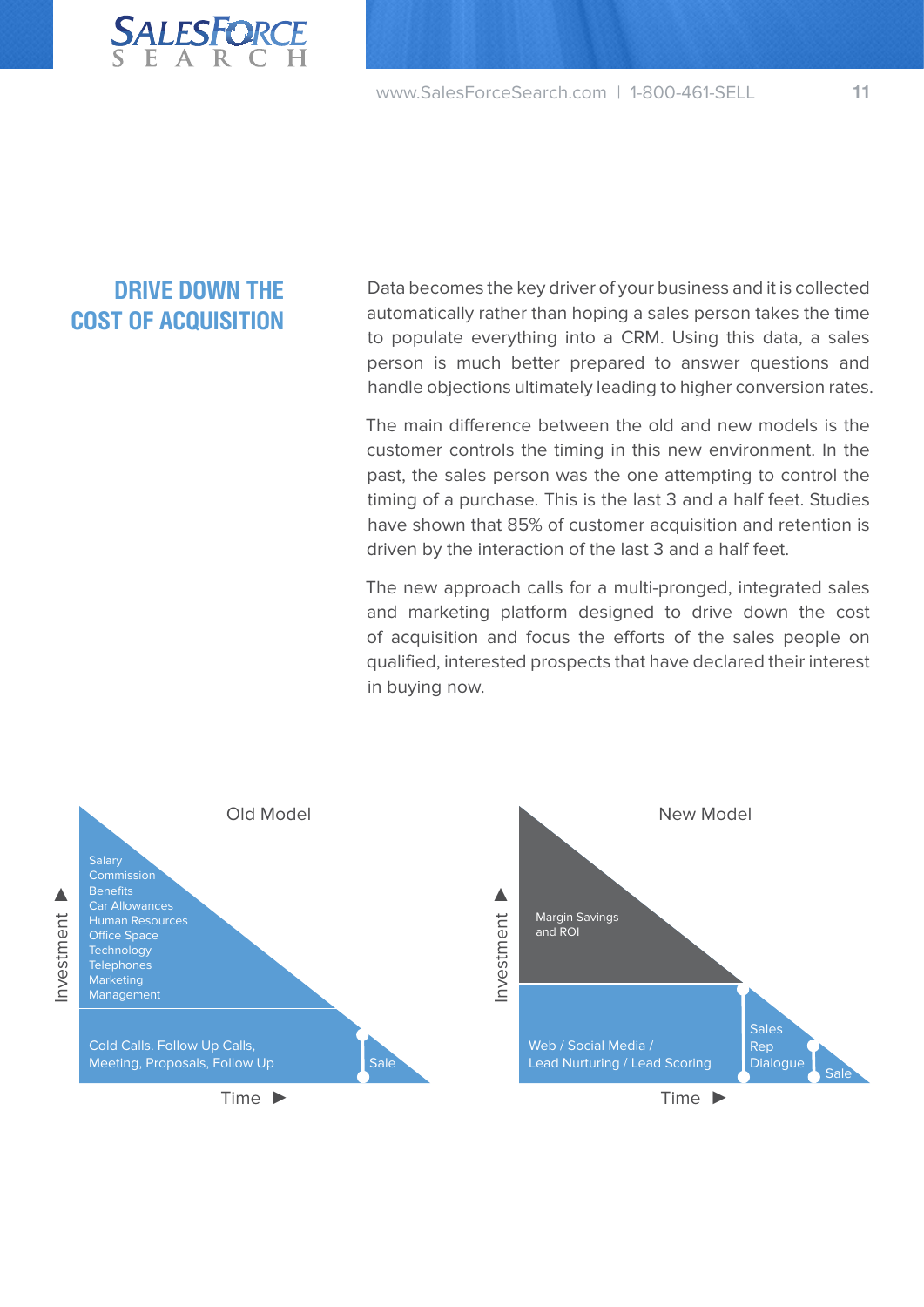

### **DEMAND CREATION TO CLOSING – WHAT THE NEW MODEL LOOKS LIKE**

Now that we better understand how people buy today, the next step is how do we engage prospects in order to maximize our efforts and ultimately drive down the cost of acquisition? The answer lies in developing an integrated sales and marketing platform.

The key elements of this type of platform are ▼

| <b>Email Marketing (opt in only)</b> | Þ.                    | Awareness of your product or service                                                                                                                              |
|--------------------------------------|-----------------------|-------------------------------------------------------------------------------------------------------------------------------------------------------------------|
| <b>Lead Nurturing</b>                | $\blacktriangleright$ | Moving the prospect along in the sales process                                                                                                                    |
| <b>Lead Scoring</b>                  | ▶                     | Aids in knowing when a prospect is ready to be called                                                                                                             |
| <b>Conversion Pages</b>              | ▶                     | Created with a call to action to convert prospects to leads                                                                                                       |
| <b>Social Media Integration</b>      | $\blacktriangleright$ | To monitor your reach and messaging and push out content<br>through Facebook, Twitter, YouTube and LinkedIn                                                       |
| <b>SEO</b>                           | Þ.                    | Search Engine Optimization to get found by search engines                                                                                                         |
| <b>Pay Per Click Campaigns</b>       | $\blacktriangleright$ | To drive traffic to your website based on certain keywords.<br>Leads to faster conversions.                                                                       |
| <b>Analytics</b>                     | $\blacktriangleright$ | Helps in understanding who is coming to your website, how<br>are they finding you, what content are they looking at and<br>what are they downloading              |
| <b>Blog</b>                          | $\blacktriangleright$ | Pushes out relevant content to your Communities                                                                                                                   |
| <b>Competitive Analytics</b>         | ▶                     | To understand what online marketing your competitors are<br>engaging in                                                                                           |
| <b>Outbound Awareness Calls</b>      | Þ.                    | To create awareness of your product and to fill the top of the<br>funnel with a light call making the prospect aware of who you<br>are and what your company does |
| <b>Warm Calls</b>                    | $\blacktriangleright$ | Once a lead has reached the desired lead score, a warm call<br>is placed to them in an attempt to convert them to a customer                                      |
| <b>Inbound Calls</b>                 | ▶                     | When a lead calls in to ask questions, a rep is there ready to                                                                                                    |

convert leads to clients.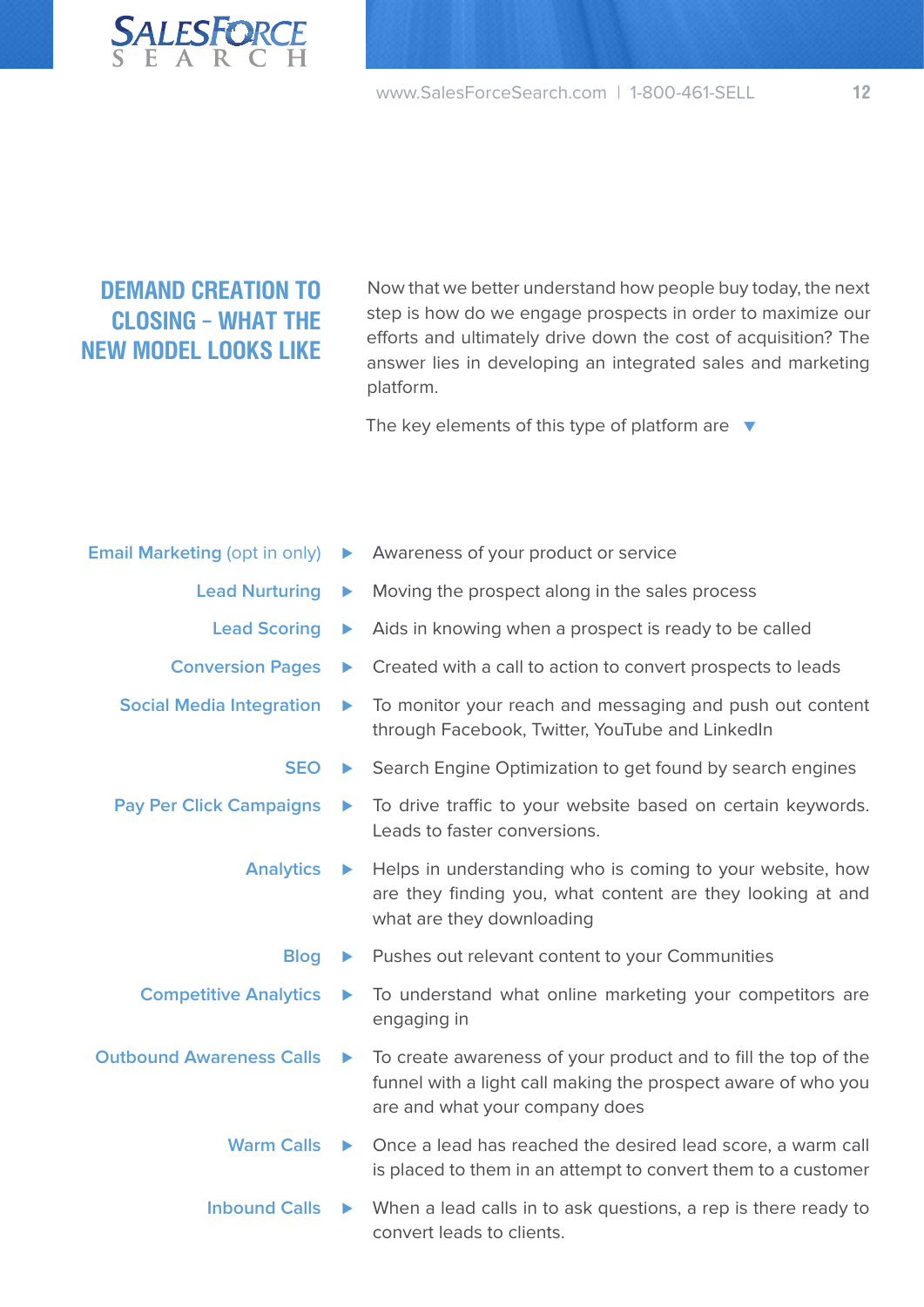

### **CONCLUSION**

It is essential that all of these pieces work in coordination in order to maximize their effectiveness. Because the majority of the activities can be automated, it increases the efficiency of moving prospects through the sales cycle and pushes down the cost of acquisition. There are a number of software programs on the market that can help to make this more streamlined, however, it is a big undertaking and most small and medium sized firms do not have the staff or expertise to do this alone. At the SalesForce Search we help our clients prepare for the future of selling by facilitating the education of their consumers. Share this with your key stakeholders and discuss whether your company is ready for "The Future of Selling". Because your competitors may be.

Matthew Cook Founder and CEO SalesForce Search www.SalesForceSearch.com 1-800-461-SELL